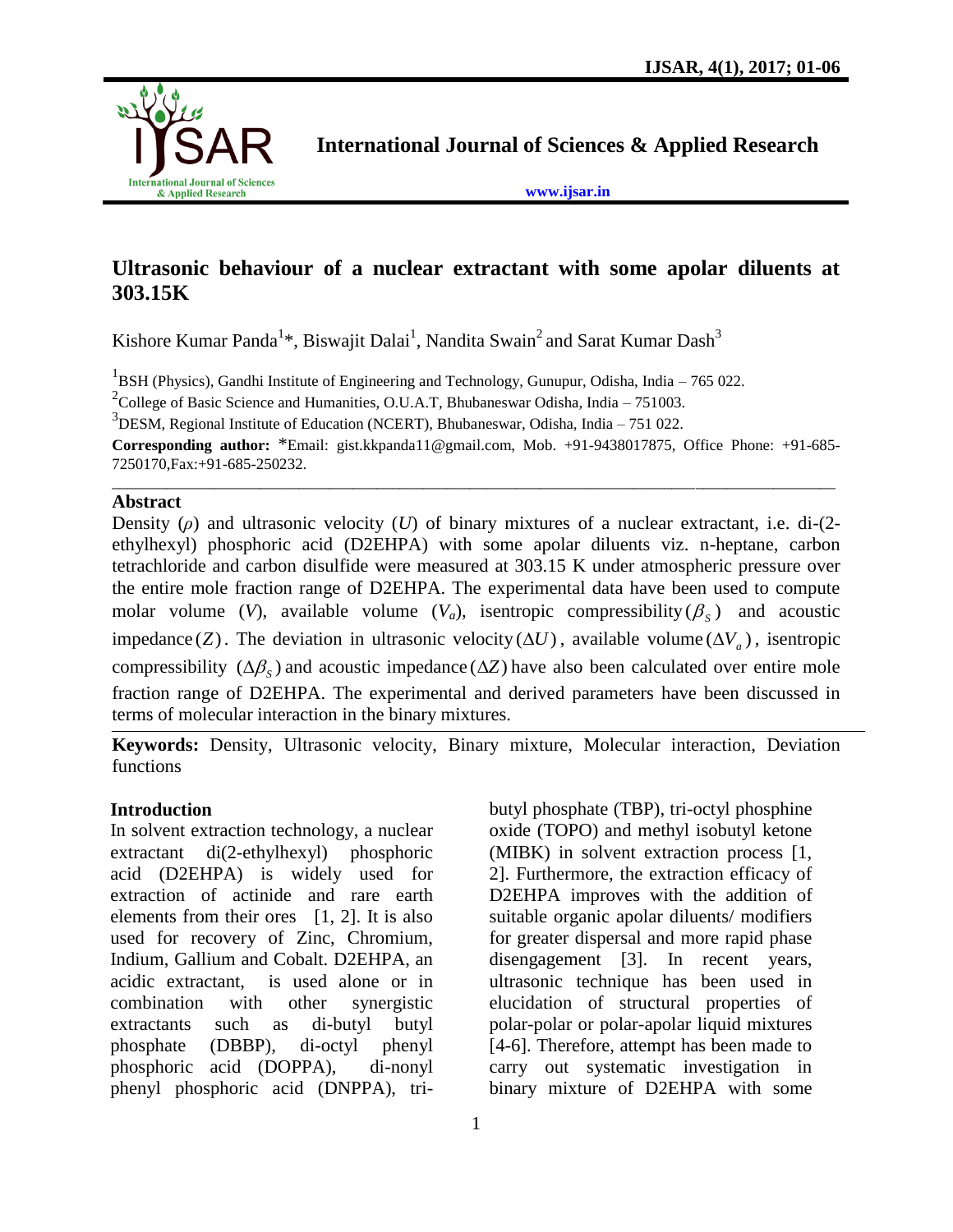apolar diluents, viz. carbon tetrachloride  $(CCl<sub>4</sub>)$ , n-heptane  $(C<sub>7</sub>H<sub>16</sub>)$  and carbon disulfide  $(CS_2)$ . The measurements of ultrasonic velocity and density of liquid mixtures are helpful to find its applications in characterizing aspects of physicochemical behaviour in solvent extraction process. In continuation of our earlier work on D2EHPA with apolar liquids [7] and polar liquids [8, 9], we are extending our investigation on D2EHPA with some apolar diluents using ultrasonic technique at 303.15K under atmospheric pressure.

#### **Materials and methods**

All the chemicals used in this investigation were of AR grade. The purity of chemicals used was confirmed by comparing the densities and ultrasonic velocities with those reported in the literature [10]. The binary liquid mixtures (D2EHPA + carbon tetrachloride / n-heptane / carbon disulfide) over entire mole fraction range of D2EHPA  $(X_2)$  were prepared in airtight bottles by mass measurement. Adequate precautions were taken to avoid evaporation and environmental damages. The mass measurements were performed by using single pan digital balance (Mettler Toledo, AB54-S, Switzerland) with an accuracy of  $\pm 0.0001$ g. The procedures to measure mass, ultrasonic velocity and density of each sample are same as followed in our earlier work [9]. In the measurements of above properties, the temperature was controlled within  $\pm 0.1$ K using an electronically thermostatic bath.

# **Results and Discussion**

Density (*ρ*) and ultrasonic velocity (*U*) have been measured for pure D2EHPA, carbon tetrachloride, n-heptane, carbon disulfide and their binary mixtures taking

D2EHPA as common component at 303.15K under atmospheric pressure. From the measured values of  $\rho$  and *U*, the acoustic parameters such as molar volume (*V*), available volume (*Va*), isentropic compressibility  $(\beta_s)$ and acoustic impedance (*Z*) have been computed for all the three binary mixtures using the following standard relations [11-13] and are listed in Table 1.

$$
\beta_s = \frac{1}{\rho U^2} \tag{1}
$$

$$
Z = \rho U \tag{2}
$$

$$
V_a = V \left( 1 - \frac{U}{U_\infty} \right)
$$
\n
$$
M \tag{3}
$$

$$
V = \frac{M_{\text{eff}}}{\rho} \tag{4}
$$

$$
M_{\text{eff}} = \sum_{i=1}^{n} \times M_i
$$

where 1 *i* , with x is the mole fraction and *M<sup>i</sup>* is the molar mass of *i*th component, *U* is 1600 ms<sup>-1</sup> and *V* is the molar volume.

The deviations in ultrasonic velocity  $(\Delta U)$ , available volume  $(\Delta V_a)$ , isentropic compressibility  $(\Delta \beta_s)$ and acoustic impedance  $(\Delta Z)$  have been calculated using the following relation [8, 9] and displayed graphically in Figs. 1- 4.

$$
\Delta Y = Y - \sum_{i=1}^{2} X_i Y_i
$$

where *Y* corresponds to the values of different acoustic parameters, i.e. *U*, *Va*,  $\beta_s$  and *Z* of binary mixtures and *Y<sub>i</sub>* represents the value of both the components in the binary mixtures.  $X_i$  is the mole fraction of  $i<sup>th</sup>$  component.

(5)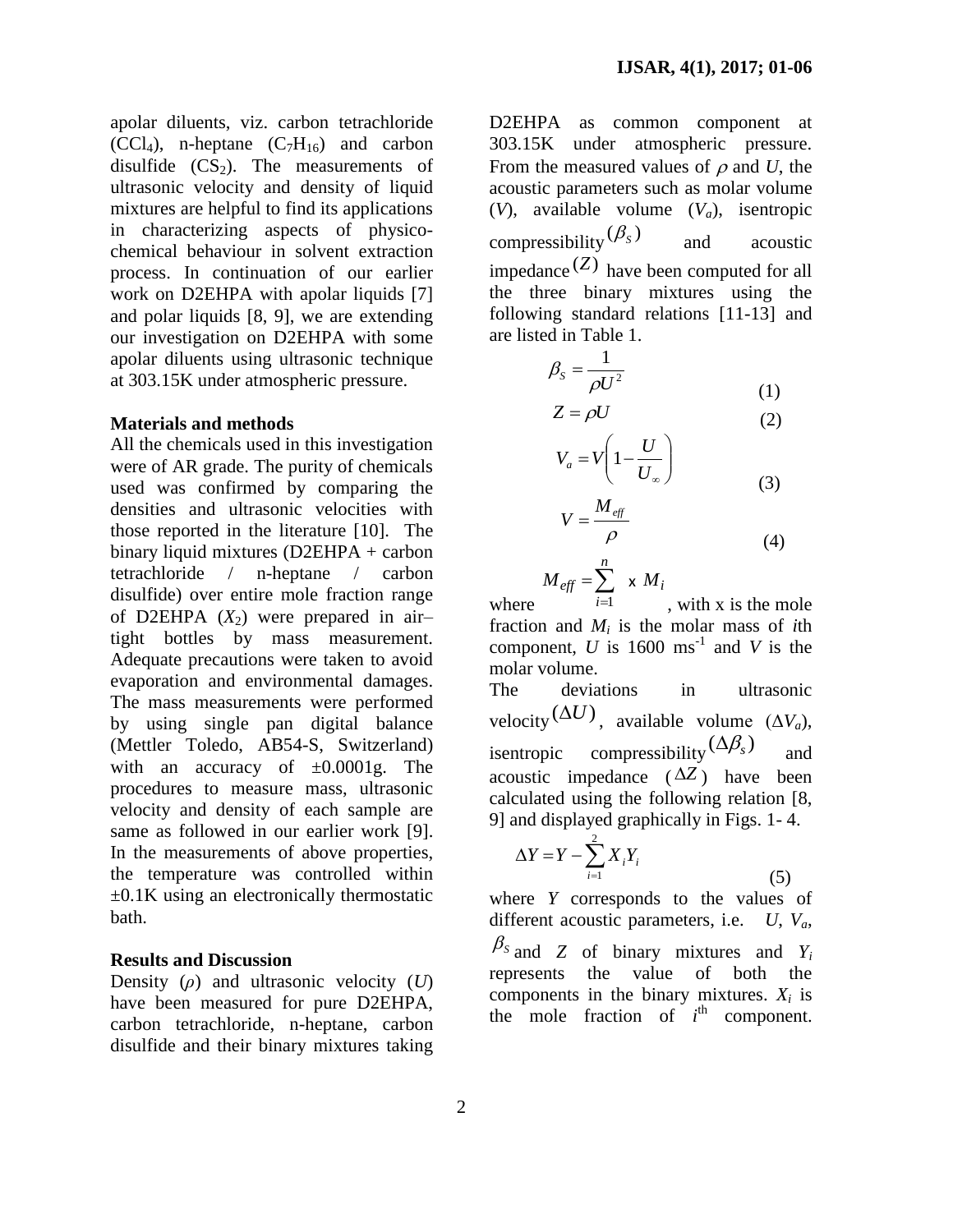# **IJSAR, 4(1), 2017; 01-06**

| $(\beta_s)$ and acoustic impedance (Z) at 303.15K. |                           |                                         |                          |                          |                          |                                     |
|----------------------------------------------------|---------------------------|-----------------------------------------|--------------------------|--------------------------|--------------------------|-------------------------------------|
| Mole fraction                                      | $\boldsymbol{U}$          | $\rho$                                  | $V \times 10^4$          | $V_a \times 10^5$        | $\beta_s \times 10^{10}$ | $Z \times 10^{-6}$                  |
| $X_2$                                              | $\mathrm{ms}^{\text{-}1}$ | $\underline{\text{kg}}$ m <sup>-3</sup> | $(m^3 \text{ mol}^{-1})$ | $(m^3 \text{ mol}^{-1})$ | $(m^2 N^{-1})$           | $(\text{kg m}^{-2} \text{ s}^{-1})$ |
| n-heptane + D2EHPA                                 |                           |                                         |                          |                          |                          |                                     |
| $\overline{0}$                                     | 1154                      | 641                                     | 1.563                    | 4.358                    | 11.71                    | 0.740                               |
| $0.06\,$                                           | 1172                      | 686                                     | 1.655                    | 4.427                    | 10.61                    | 0.804                               |
| 0.13                                               | 1189                      | 726                                     | 1.778                    | 4.568                    | 9.743                    | 0.863                               |
| 0.22                                               | 1205                      | 770                                     | 1.936                    | 4.780                    | 8.944                    | 0.928                               |
| 0.28                                               | 1220                      | 796                                     | 2.040                    | 4.846                    | 8.440                    | 0.971                               |
| 0.34                                               | 1230                      | 831                                     | 2.115                    | 4.891                    | 7.954                    | 1.022                               |
| 0.41                                               | 1241                      | 842                                     | 2.272                    | 5.098                    | 7.712                    | 1.045                               |
| 0.49                                               | 1249                      | 865                                     | 2.417                    | 5.303                    | 7.411                    | 1.080                               |
| 0.56                                               | 1256                      | 884                                     | 2.541                    | 5.463                    | 7.171                    | 1.110                               |
| 0.61                                               | 1268                      | 895                                     | 2.634                    | 5.466                    | 6.949                    | 1.135                               |
| 0.69                                               | 1273                      | 910                                     | 2.786                    | 5.694                    | 6.781                    | 1.158                               |
| 0.78                                               | 1279                      | 930                                     | 2.941                    | 5.900                    | 6.573                    | 1.189                               |
| 0.86                                               | 1286                      | 942                                     | 3.092                    | 6.069                    | 6.419                    | 1.211                               |
| 0.94                                               | 1290                      | 953                                     | 3.243                    | 6.284                    | 6.306                    | 1.229                               |
| 1.00                                               | 1293                      | 961                                     | 3.355                    | 6.437                    | 6.224                    | 1.243                               |
| carbon tetrachloride + D2EHPA                      |                           |                                         |                          |                          |                          |                                     |
| $\boldsymbol{0}$                                   | 903                       | 1587                                    | 0.969                    | 4.222                    | 7.728                    | 1.433                               |
| 0.03                                               | 920                       | 1490                                    | 1.071                    | 4.247                    | 8.069                    | 1.359                               |
| 0.06                                               | 940                       | 1415                                    | 1.159                    | 4.779                    | 7.998                    | 1.330                               |
| 0.14                                               | 992                       | 1322                                    | 1.342                    | 5.100                    | 7.687                    | 1.311                               |
| 0.22                                               | 1035                      | 1253                                    | 1.524                    | 5.380                    | 7.450                    | 1.297                               |
| 0.31                                               | 1082                      | 1190                                    | 1.732                    | 5.607                    | 7.178                    | 1.288                               |
| 0.39                                               | 1121                      | 1148                                    | 1.913                    | 5.726                    | 6.932                    | 1.287                               |
| 0.47                                               | 1158                      | 1115                                    | 2.09                     | 5.774                    | 6.688                    | 1.291                               |
| 0.53                                               | 1181                      | 1091                                    | 2.229                    | 5.837                    | 6.572                    | 1.288                               |
| 0.59                                               | 1203                      | 1067                                    | 2.374                    | 5.890                    | 6.476                    | 1.284                               |
| 0.66                                               | 1225                      | 1043                                    | 2.542                    | 5.957                    | 6.389                    | 1.278                               |
| 0.71                                               | 1238                      | 1028                                    | 2.661                    | 6.020                    | 6.347                    | 1.273                               |
| 0.78                                               | 1255                      | 1007                                    | 2.833                    | 6.109                    | 6.305                    | 1.264                               |
| 0.84                                               | 1268                      | 993                                     | 2.975                    | 6.173                    | 6.263                    | 1.259                               |
| 0.95                                               | 1285                      | 968                                     | 3.244                    | 6.386                    | 6.256                    | 1.244                               |
| 1.00                                               | 1293                      | 961                                     | 3.355                    | 6.437                    | 6.224                    | 1.243                               |
| carbon disulfide + D2EHPA                          |                           |                                         |                          |                          |                          |                                     |
| $\mathbf{0}$                                       | 1133                      | 1252                                    | 0.608                    | 1.775                    | 6.222                    | 1.419                               |
| 0.04                                               | 1135                      | 1216                                    | 0.707                    | 2.055                    | 6.384                    | 1.380                               |
| 0.13                                               | 1136                      | 1126                                    | 0.961                    | 2.785                    | 6.882                    | 1.279                               |
| 0.24                                               | 1137                      | 1075                                    | 1.258                    | 3.641                    | 7.196                    | 1.222                               |
| 0.32                                               | 1140                      | 1046                                    | 1.481                    | 4.259                    | 7.356                    | 1.192                               |
| 0.39                                               | 1142                      | 1026                                    | 1.678                    | 4.804                    | 7.473                    | 1.172                               |
| 0.43                                               | 1145                      | 1019                                    | 1.786                    | 5.080                    | 7.485                    | 1.167                               |
| 0.46                                               | 1146                      | 1010                                    | 1.875                    | 5.322                    | 7.539                    | 1.157                               |
| 0.51                                               | 1150                      | 1002                                    | 2.013                    | 5.662                    | 7.546                    | 1.152                               |
| 0.59                                               | 1158                      | 990                                     | 2.237                    | 6.179                    | 7.533                    | 1.146                               |
| 0.64                                               | 1166                      | 984                                     | 2.375                    | 6.443                    | 7.475                    | 1.147                               |
| 0.77                                               | 1195                      | 972                                     | 2.734                    | 6.921                    | 7.204                    | 1.162                               |
| 0.89                                               | 1236                      | 966                                     | 3.057                    | 6.955                    | 6.776                    | 1.194                               |
| 0.93                                               | 1267                      | 964                                     | 3.166                    | 6.588                    | 6.462                    | 1.221                               |
| 1.00                                               | 1293                      | 961                                     | 3.355                    | 6.437                    | 6.224                    | 1.243                               |

Table 1: Experimentally determined values of ultrasonic velocity,  $U$ , density,  $\rho$  and computed values of molar volume  $(V)$ , available volume  $(V_a)$ , isentropic compressibility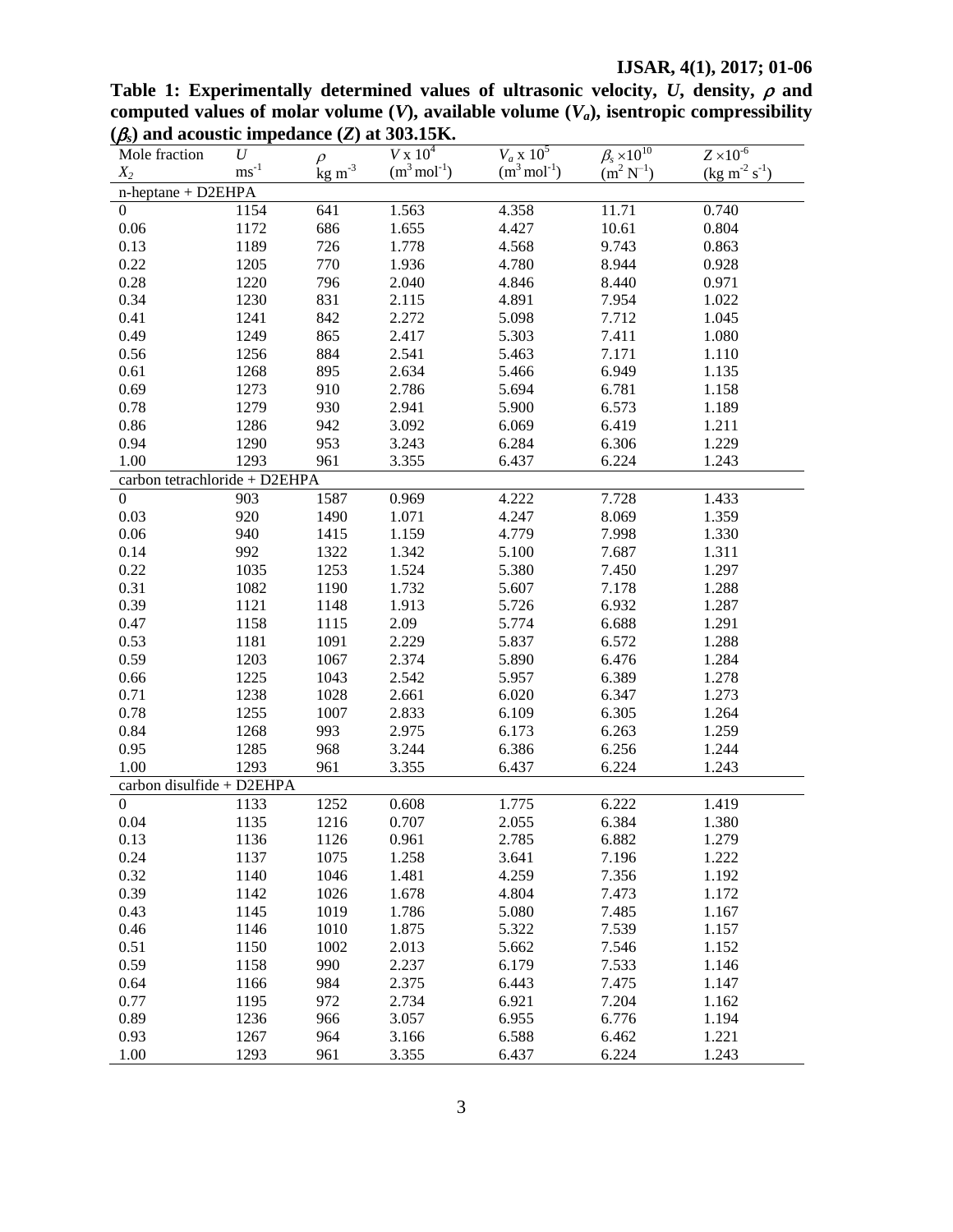A perusal of Table 1 shows that the ultrasonic velocity increases with increasing mole fraction of D2EHPA in all the mixtures. The density increases in D2EHPA + n-heptane mixtures where as it decreases in other two mixtures with increasing mole fraction of D2EHPA. The non linear increase in these measured parameters with the change in the composition of mixtures indicates the presence of molecular interaction between the component molecules of the binary mixtures [11-13].



**Figure 1: Deviation in ultrasonic velocity against mole fraction of D2EHPA.**

The deviation of a physical property of the liquid mixture from it's ideal behavior is a measure of interaction between unlike molecules. The deviation of ultrasonic velocity  $({\Delta}U)$  is positive in n-heptane and  $\overline{CCl}_4$  mixtures (Fig. 1) which indicates closer packing [4, 9, 11] between component molecules, where as opposite trend observed in  $CS<sub>2</sub>$  mixture, indicates loose packing. This infers increasing strength of molecular interaction between molecules of D2EHPA with n-heptane / CCl<sup>4</sup> mixtures [13, 14]. Molecular interaction occurs through charge transfer, dipole-induced dipole, dipole-dipole, interstitial accommodation and orientational ordering [4-7]. Positive or negative deviations in these said functions indicate the extent of association between unlike molecules. The magnitude and sign

of the deviation parameters (Figs. 1-4) has been attributed to the degree of interaction in the heterogeneous species as per the following order:

n-heptane  $> CCl_4 > CS_2$ .



**Figure 2: Deviation in available volume against mole fraction of D2EHPA.**



**Figure 3: Deviation in isentropic compressibility against mole fraction of D2EHPA.**



**Figure 4: Deviation in acoustic impedance against mole fraction of D2EHPA.**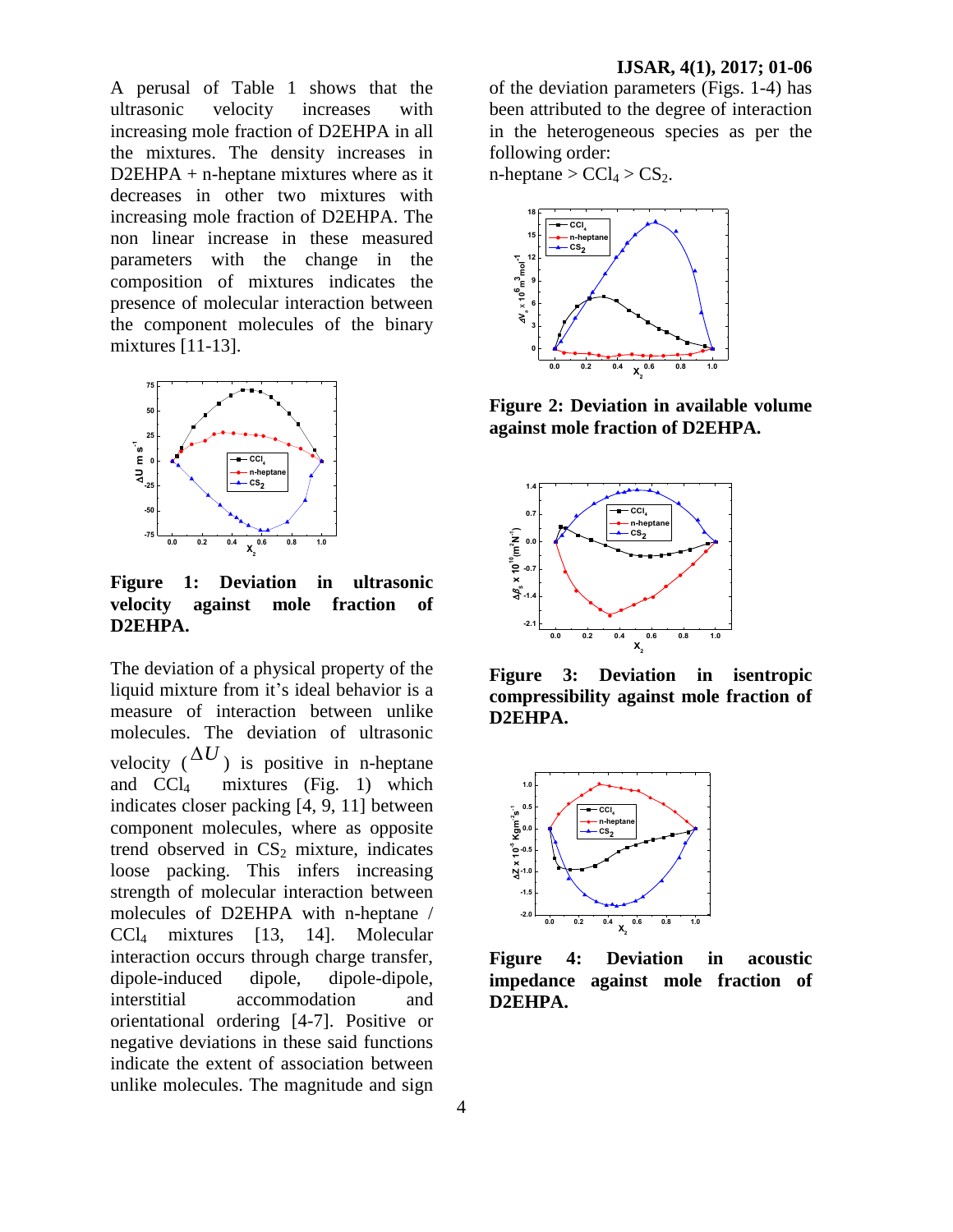#### **Conclusion**

The measured values of ultrasonic velocity and density along with estimated values of several acoustic parameters suggest the occurrence of heteromolecular dipoleinduced dipole type of interaction involving D2EHPA with n-heptane, carbon disulfide and carbon tetrachloride mixtures. Macroscopic properties such as deviation in ultrasonic velocity, available volume, isentropic compressibility and acoustic impedance for the binary mixtures, n-heptane/  $CCl_4$ /  $CS_2$  + D2EHPA have been obtained from experimental values of density and ultrasonic velocity. The result of the above deviation functions suggest that the

### **References**

- [1] [Zhao](http://www.sciencedirect.com/science/article/pii/S0304386X16301268) Z., [Qiu](http://www.sciencedirect.com/science/article/pii/S0304386X16301268) Z., [Yang](http://www.sciencedirect.com/science/article/pii/S0304386X16301268) J., [Lu](http://www.sciencedirect.com/science/article/pii/S0304386X16301268) S., [Cao](http://www.sciencedirect.com/science/article/pii/S0304386X16301268) L., [Zhang](http://www.sciencedirect.com/science/article/pii/S0304386X16301268) W., [Xu](http://www.sciencedirect.com/science/article/pii/S0304386X16301268) Y., 2017. Recovery of rare earth elements from spent fluid catalytic cracking catalysts using leaching and solvent extraction techniques. Hydrometallurgy. 167, 183-188.
- [2] [Khayambashi](http://www.sciencedirect.com/science/article/pii/S0304386X16302869) A., [Wang](http://www.sciencedirect.com/science/article/pii/S0304386X16302869) X., [Wei](http://www.sciencedirect.com/science/article/pii/S0304386X16302869) Y., 2016. Solid phase extraction of uranium (VI) from phosphoric acid medium using macroporous silica-based D2EHPA-TOPO impregnated polymeric adsorbent. [Hydrometallurgy.](http://www.sciencedirect.com/science/journal/0304386X) 164, 90–96.
- [3] Koekemoer L.R., Badenhorst M.J.G., Everson R.C., 2005. Determination of viscosity and density of di-(2-ethylhexyl) phosphoric acid + aliphatic kerocine. J. Chem. Eng. Data. 50, 587- 590.
- [4] [Babavali](http://www.sciencedirect.com/science/article/pii/S0167732215312575) S. F., [Shakira](http://www.sciencedirect.com/science/article/pii/S0167732215312575) P., [Rambabu](http://www.sciencedirect.com/science/article/pii/S0167732215312575) K., [Narendra](http://www.sciencedirect.com/science/article/pii/S0167732215312575) K., [Srinivasu](http://www.sciencedirect.com/science/article/pii/S0167732215312575) C., 2016. Excess thermo-acoustical parameters in the study of molecular interactions in binary liquid mixtures containing quinoline with arenes (benzene and toluene) at temperatures  $T = (303.15, 308.15, 313.15, 318.15)$ K, J. Mol. Liq. 220, 113-119.
- [5] Domanska U., Lachwa J., 2000. Excess molar volumes of (hydrocarbon + ethyl 1, 1-dimethylpropyl ether) at  $T = (298.15K)$

presence of stronger molecular interaction was found in n-heptane + D2EHPA system in comparison to other two systems containing  $\text{CCl}_4/\text{CS}_2 + \text{D2EHPA}$ . So nheptane may be used as an effective diluents with D2EHPA in solvent extraction process.

### **Acknowledgment**

The authors are grateful to Prof. (Dr.) S. P. Panda, Chairman, Gandhi Institute of Engineering and Technology (GIET), Gunupur and Prof (Dr.) B.B. Swain, Ex-Professor, Khallikote College, Berhampur for their continuous support and valuable suggestions.

> and 308.15K). J. Chem. Thermodyn.32, 857-875.

- [6] [Balaji](http://www.tandfonline.com/author/Balaji%2C+R) R., [Sankar](http://www.tandfonline.com/author/Gowri+Sankar%2C+M) M. G., [Sekhar](http://www.tandfonline.com/author/Chandra+Sekhar%2C+M) M.C., [Sekhar](http://www.tandfonline.com/author/Chandra+Sekhar%2C+M) M.C. 2016. Thermophysical and spectroscopic properties of binary liquid systems: acetophenone/ cyclopentanone/ cyclohexanone with N-methylformamide. Phys. Chem. Liq., 54, 422-439.
- [7] Dalai B., Dash S.K., Singh S.K., Swain N., Swain B.B., 2012. Physico-chemical properties of di-(2-ethylhexyl) phosphoric acid with apolar solvents from ultrasonic studies. Phys. Chem. Liq. 50, 242–253.
- [8] Dalai B., Dash S.K., Singh S.K., Swain B.B., 2015. <sup>1</sup>H NMR and acoustic response of binary mixtures of an organophosphorous extractant with 1 alkanols (C1–C4, C8), J. Mol. Liq. 208. 151-159.
- [9] Dalai B., Dash S.K., Singh S.K., Swain N., Swain B.B., 2016. Ultrasonic and 31P NMR investigations of an acidic nuclear extractant with some monosubstituted benzenes. J. Chem. Thermodyn. 93, 143- 150.
- [10]Haynes W.M., Lide D.R., 2014-2015. CRC Handbook of Chemistry and Physics, 95th ed. CRC Press, Boca Raton.